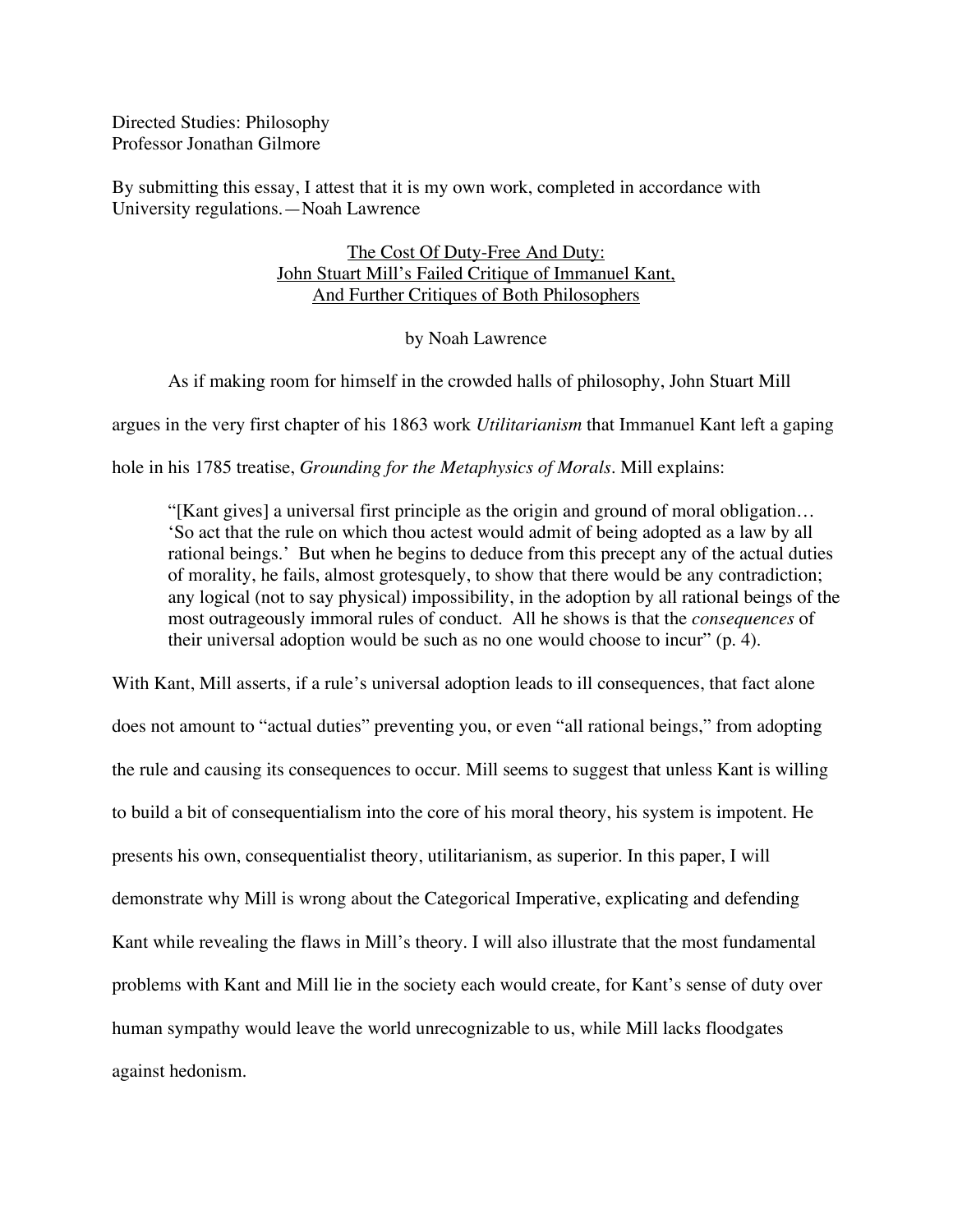Kant's Categorical Imperative caps a progression of concepts, forming a foundation for the Imperative, inoculating it from the maladies that Mill claims infect it. Kant begins by arguing that "a good will" is the highest good, for a good will is good all the time, by definition, while things that are good only by happenstance can other times be bad: "Intelligence… courage… riches…. even health" can lead to "arrogance" (393). These qualities appear beneficial when paired with a good will, such that the good will is what makes the scenario good, not the intelligence, courage or other secondary good. A corollary to this notion is that "a good will is good not because of what it effects or accomplishes," any more than it is good for the attribute like intelligence that makes the effect possible; a good will "is good in itself" (394). In practice, this idea creates a high value on one's state of mind in ethical assessments, while downplaying consequences. The *only* way a good will can be good is "through its willing" (394). The idea that intent is paramount in determining morality forms the first plank in the floor upon which the Categorical Imperative stands.

Kant moves to "duty" as an extension of good will, the only way to act on a good will (397). Writing that duty can "bring [a good will] out by contrast," he contrasts not only good will with ill, but duty with non-dutiful actions that do not bring out good will (397). If duty is a form of good will, so too is a good will a form of duty: nature, "in a purposive manner," gave us reason so we may hew our wills to be best (396). Kant lays onto duty the focus on state of mind that he has already established. It is not good enough for an act to be "*in accordance with* duty"; it must be done "*from* duty" (397-398) (emphasis added). The desire to complete the duty must be your primary motivation. Your duties have no moral content if you fulfill them merely along the way. Kant gives the example of a merchant who charges each customer the same price, never overcharging, because it actually benefits him and not out of an express desire to fulfill a duty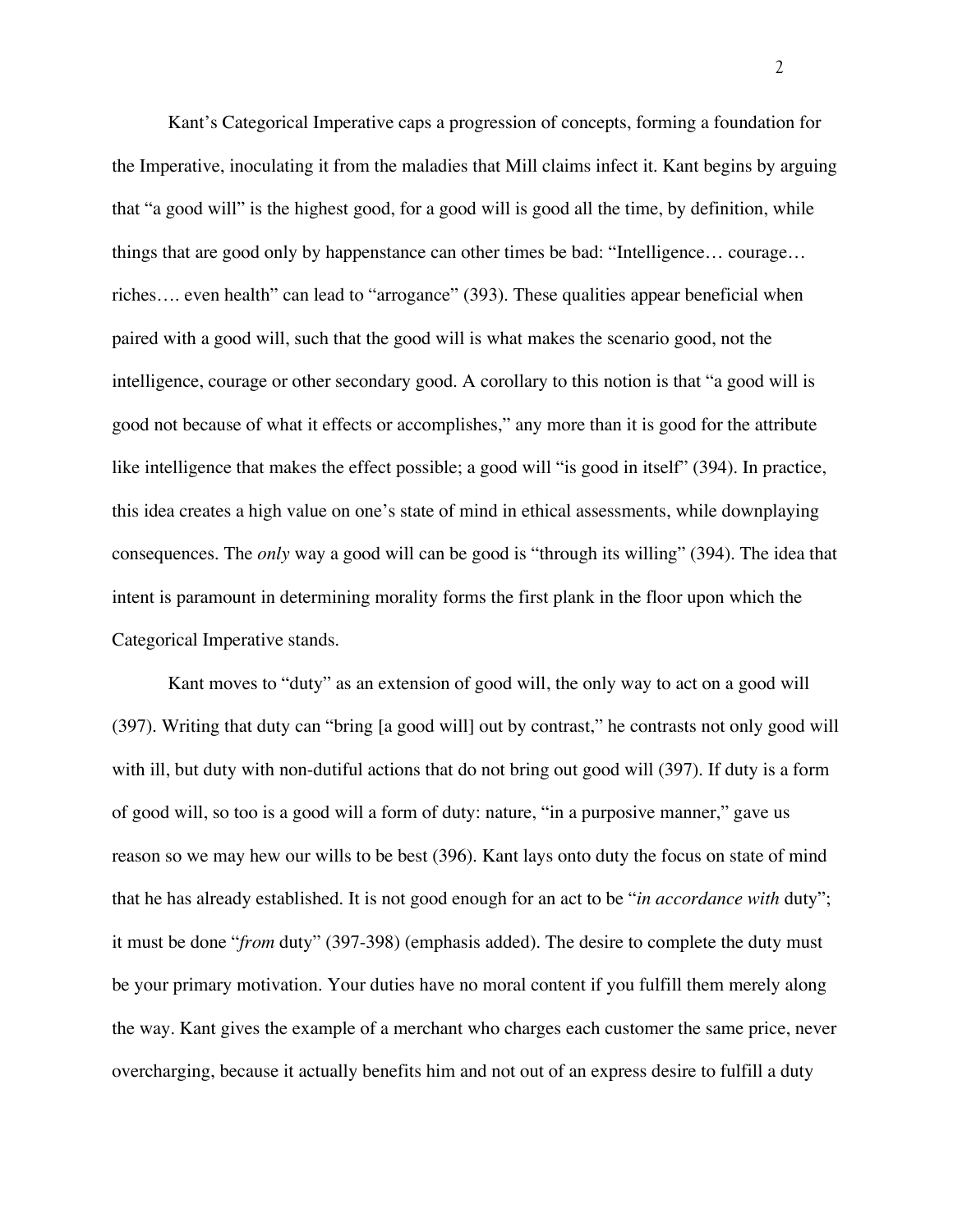(397).

Next, Kant translates duty into maxims and laws, as a direct result of his focus on state of mind: "An action done from duty has moral worth, not in the purpose that is to be attained by it"—a familiar trope by now—"but in the maxim according to which the action is determined" (400). The word "determined" links maxims to the thought process. Kant characterizes duty as "done out of respect for the law," defining respect as "connected with my will solely as *ground* and never as *effect*," in a distinction parallel to the one between "from duty" and "with duty" (400). Though maxims and laws are not identical (see footnote, end of 400), they play similar roles: Kant funnels the abstraction of duty into them. The result is that "the pre-eminent good which is called moral can consist in nothing but... law in itself" (401). The only way to fulfill duty is through laws, just as the only way to act on a good will, the original "pre-eminent good," is through duty.

Kant then puts laws, like duty, under the lens of state of mind. Kant asks what the law is that steers the will toward inherent goodness, and does so inherently, "without reference to any expected effect"? (402). No "particular law"—rooted in consequences and, well, particulars will do. All that is left is the meta-law that "I should never act except in such a way that I can also will that my maxim should become a universal law" (402). This is the Categorical Imperative.

Precisely because Kant builds the Categorical Imperative on a foundation of duty and good will, it is invulnerable to the critique Mill brings. Duty is embedded right in the Imperative; to recognize it is to be bound by it. It is the law to which one's intentions are duty-bound for its own sake. Kant even refers to the Imperative as "the principle of duty" (403). Duty translates the Imperative's claim on one's thought processes into a command to act. Kant needs nothing else to

3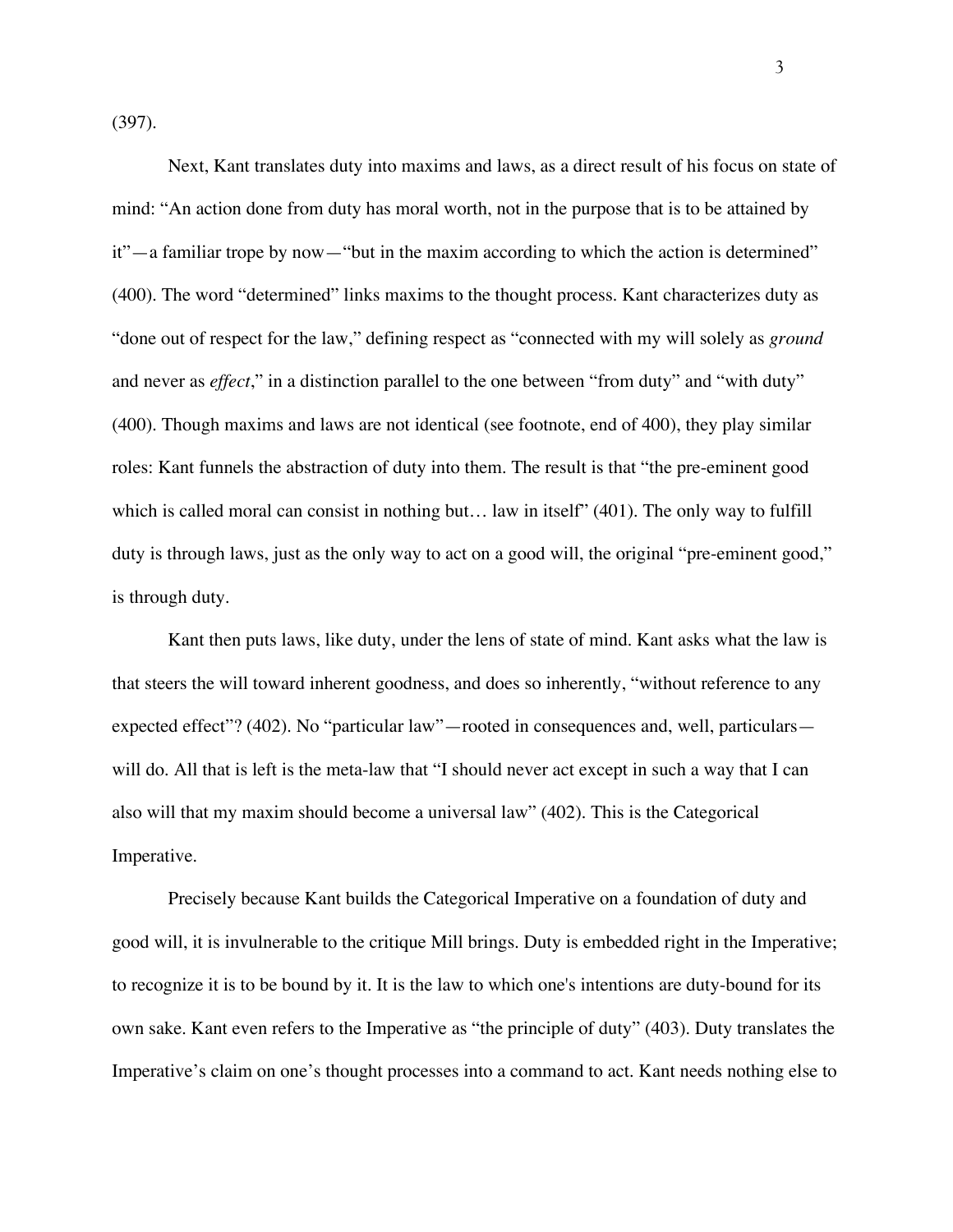do this philosophical work, despite Mill's contrary claims. Embedded in the Imperative, even deeper than duty, is the good will. If you know in advance that the rule has ill consequences, you cannot possibly both have a good will and adhere to the rule. Kant's moral system based on intent prevents you from intending to do anything with immoral consequences. 1

Not only is Kant immune to Mill's critiques, but Mill is hardly poised to provide a moral theory that more plausibly bridges the gap between the knowledge of what is right, and the obligation to do it. "Actions are right… as they tend to promote happiness," Mill writes, defining happiness as "pleasure and the absence of pain," and adding that "pleasure and freedom from pain are the only things desirable as ends"; all other desirable things are desirable insofar as they lead to these two ends (p. 7). By transitive logic ("If  $A = B$  and  $B = C$ , then..."), what is right equals what you desire. Mill, then, is assuming you will indeed do what is desirable. In philosophy's equivalent of the "common law," that idea is 100 percent intuitive, but strict philosophical logic reveals the shaky foundation of Mill's move. Consider Hume's thought: "Tis not contrary to reason to prefer the destruction of the whole world to the scratching of my finger... [or] to choose my total ruin, to prevent the least uneasiness of an Indian."<sup>2</sup> To accept Kant's system is to accept duty and intrinsic good will, resolving this problem. Mill's system has no reason obliging you to do what is right. In practice, most people will have no problem finding the volition to do what is desirable. Still, it must be noted that Mill's theory does not survive the close scrutiny that he directs toward Kant.

Ultimately, in evaluating a moral theory, you must ask whether you would want to live in a world where the theory is followed to the letter. Here is Mill's best chance to critique Kant, for

<sup>&</sup>lt;sup>1</sup> The operative word is *intending*. If you unintentionally causes harm, Kant would not hold you accountable. Whether this system is a complete system is a timely and controversial question, as governments like America's own struggle with the notion of crimes that are "reckless" or "negligent," as opposed to "purposeful." As this potential critique of Kant is not one that Mill brings, though, it lies outside the scope of this paper.

<sup>&</sup>lt;sup>2</sup> http://en.wikiquote.org/wiki/David Hume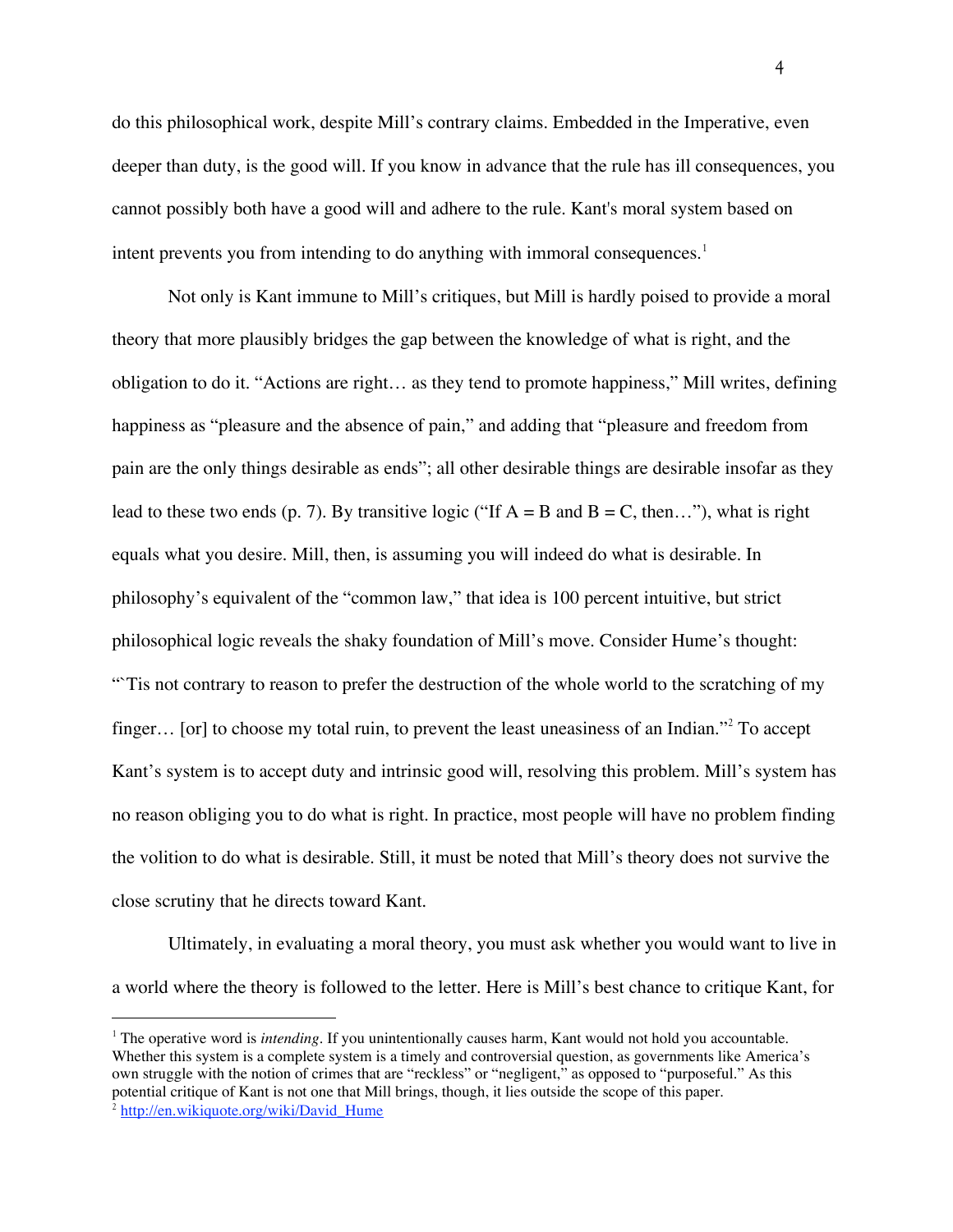while Mill prizes human happiness, Kant gives it the diminished status of "second purpose," writing, "Happiness can be reduced to less than nothing, without nature's failing thereby in her purpose" (396). Kant not only neglects happiness as extraneous, but actually sees it as an obstacle to proper moral duty. Kant contrasts a person who refrains from suicide out of love for life with an "unfortunate man" of "hopeless sorrow" who "wishes for death" but "preserves his life without loving it" (398). Most people either are like the former person, or would prefer to be. But for Kant, only the latter person lives with "moral content," acting "from duty" rather than "with duty" (398). The thought of an entire society living by this philosophy is enough to make anyone agree with Shakespeare's Falstaff when he says, "God help the wicked!" if feeling "merry be a sin."<sup>3</sup>

For Mill, the idea that happiness might not always accord with right actions is an oxymoron; happiness and right action are one and the same. This decision solves some problems, but creates others, for by dismantling all criteria external to pleasure by which to judge pleasures, Mill opens the doors to hedonism. He tries to block hedonism with his notion that "quality is considered as well as quantity," in determining pleasures (p. 8). Some are "higher"; others are "lower" (p. 10). This defense is problematic. Clearly, Mill prefers "the pleasures of the intellect" to "mere sensation" (p. 8). In trying to assert that his preference is objective truth, he flounders. Less willing than Kant to make a normative claim, Mill tries to legitimize his choice for "higher" pleasures by showing that most people agree with him: "Of two pleasures, if there be one to which all… who have experience of both give a decided preference… that is the more desirable pleasure" (p. 8). How many teenagers have read Shakespeare and spent nights drunk, and preferred the latter activity? Whether the popular vote on pleasures would turn out as Mill

 <sup>3</sup> http://www.web-books.com/Classics/Shakespeare/1HenryIV/1HenryIV2\_8.htm